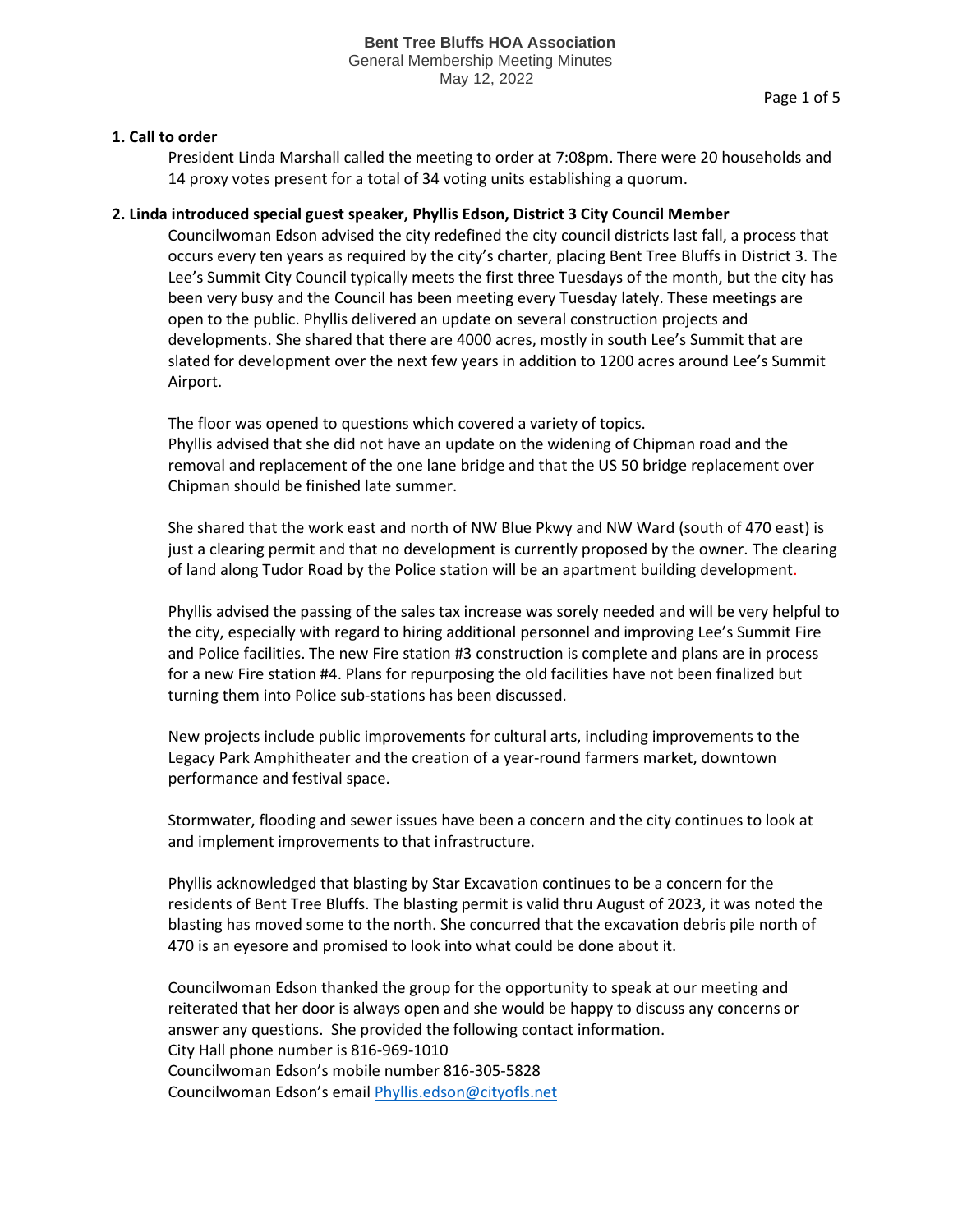### **3. Approval of October 2021 general membership meeting minutes**

Read, submitted and approved.

### **4. Approval of agenda**

Presented by Linda Marshall and approved.

### **5. Treasurer's Report**

Presented by Angela Johnson

Angela advised 2021 finances came in under budget. The under and over items were discussed and the year ended with an operating surplus of \$5869.53. The 2022 budget was presented. Differences from the prior year's budget were discussed and reviewed. Income from BTB Homeowners dues will come in under budget due to the reduction in dues increase that was approved at last fall's meeting. It was noted that some 2022 HOA dues are still outstanding, but most have been collected. Expenses remained comparable to prior years. Notable changes were a savings in landscaping and mowing expense by paying for the service for the full year up front. Additional savings were realized by BTB achieving an insurance cost reduction for the subdivision. Angela and Linda shared that BTB's insurance details are numerous and a bit complicated offering to provide additional details and breakdown upon request. Consideration was given to publish insurance details on the BTB website. The proposed 2022 budget was voted on and approved.

## **6. New Business**

A. Proposed amendment to the Bent Tree Bluffs Declaration of Covenants, Conditions and Restrictions.

Linda Marshall presented the new proposed restriction regarding imposing BTB Swim Club (pool) membership on all new residents who purchase a home (lot) from an owner (lot) that is currently not a member of the BTB Swim Club (pool). There are 60 lots that are not members of the BTB Swim Club (pool). This would apply when homes (lots) are sold to a new owner. Ultimately, this will reduce dues overall for the neighborhood and reduce the need for a BTB Swim Club (pool) treasurer. The BTB Swim Club (pool) operates with a separate budget and treasurer currently.

Handouts of the proposed Second Supplemental Declaration of Covenants, Conditions and Restrictions Regarding Bent Tree Bluffs Swim Club were available for all homeowners present. Linda reviewed the document explaining the benefits and how it would work. Discussions and comments regarding the wording of some parts of the document followed. Changing the number of lots currently not members that become enrolled in the pool membership from 90% with an unspecified timeline to 50% or 5 years whichever comes first was discussed and approved. A suggestion to reference the original \$1000 membership fee required to become a pool member and reiterate that a current non-member homeowner would not have remit the fee as it would be paid by the new owner at closing was discussed and approved.

A motion was made to approve the new proposed restriction language, was voted on and passed. The proposed restriction will require approval by 75% of all Lots before being filed with the County and implemented.

Details and explanations regarding the new restriction will be distributed in the BTB newsletter and add to the BTB website.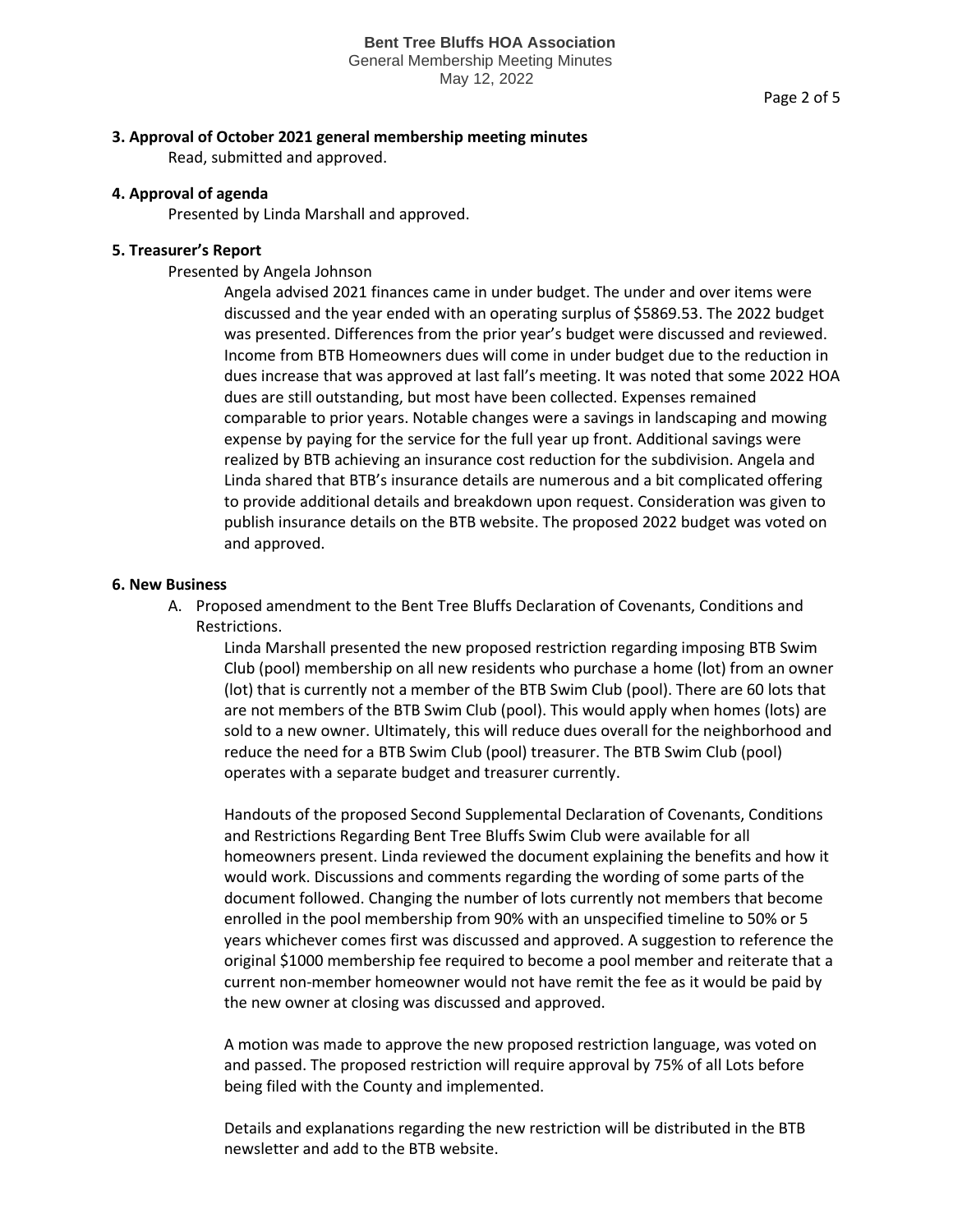A proposal to provide some monetary compensation for the work done by the BTB Treasurer once the process was complete was made but it was pointed out the BTB bylaws prohibit monetary compensation for board members.

B. 2022 BTB Directory progress - Presented by Darlene Barnard The directory is still a work in progress and expected to be completed at some point in the future. Volunteers are needed to help with updating the directory for 2022.

# **7. Presentation of Reports**

- A. Architectural Committee Presented by Darlene Barnard
	- Homeowners were reminded there is no need to submit approval forms for improvements such as window replacements, concrete work or driveways that are the same footprint and appearance. Forms should be submitted for items such as larger playsets, fencing, new patios and decks, retaining walls, landscaping and exterior painting along with paint choices and color samples for approval, even if not changing color or style. Separate approval forms are required for roofing. These forms are available on the BTB website and can be submitted to benttreebluffshoa@gmail.com. Questions and requests for any clarification can also be submitted to the BTB email address.
- B. Compliance Committee Presented by Lynn Canning

The reporting and notification process for compliance issues has been redefined. The notification now takes place in a two-part process with an initial polite notification of the violation delivered with a 30-day window for resolution. If the violation remains after 30 days, a second formal notification of the violation is delivered with another 30 day window for compliance prior to legal action being taken. An enforcement flow chart has been developed which will be added to the BTB web site. Reminders that trailers, motor homes, boats can not remain on a homeowner's lot for an extended time and clarifications about parking on the street were made. It was noted that although trash cans are not specifically addressed in the BTB Bylaws, it is a Lee's Summit City Ordinance that trash containers should not be visible from the street.

D. Pool Committee - Presented by Larry Reed

Larry reviewed the improvements that have been made to the pool over the past few years. The fence section that blew down has now been repaired. A gate hinge was recently replaced and a new pool cover has been installed. Larry stated that overall, the pool is in good shape. Upcoming projects include repainting the parking lot gate, procuring a few more umbrellas to provide more shade and a few of the parking lot wheel stops are broken and need to be replaced. Joseph O'Shea is the new Treasurer for the pool and Amy & Dave Goetz have recently joined the pool committee as volunteers. The pool newsletter and financial report will be forthcoming in the next few weeks. Swim team activity begins the Tuesday after Memorial Day and runs through mid-July. There are three swim team meets occurring on Wednesday evenings currently on the schedule. The pool closes at 4:00pm on the days of a swim meet. As always, Larry advised more volunteers are needed and appreciated.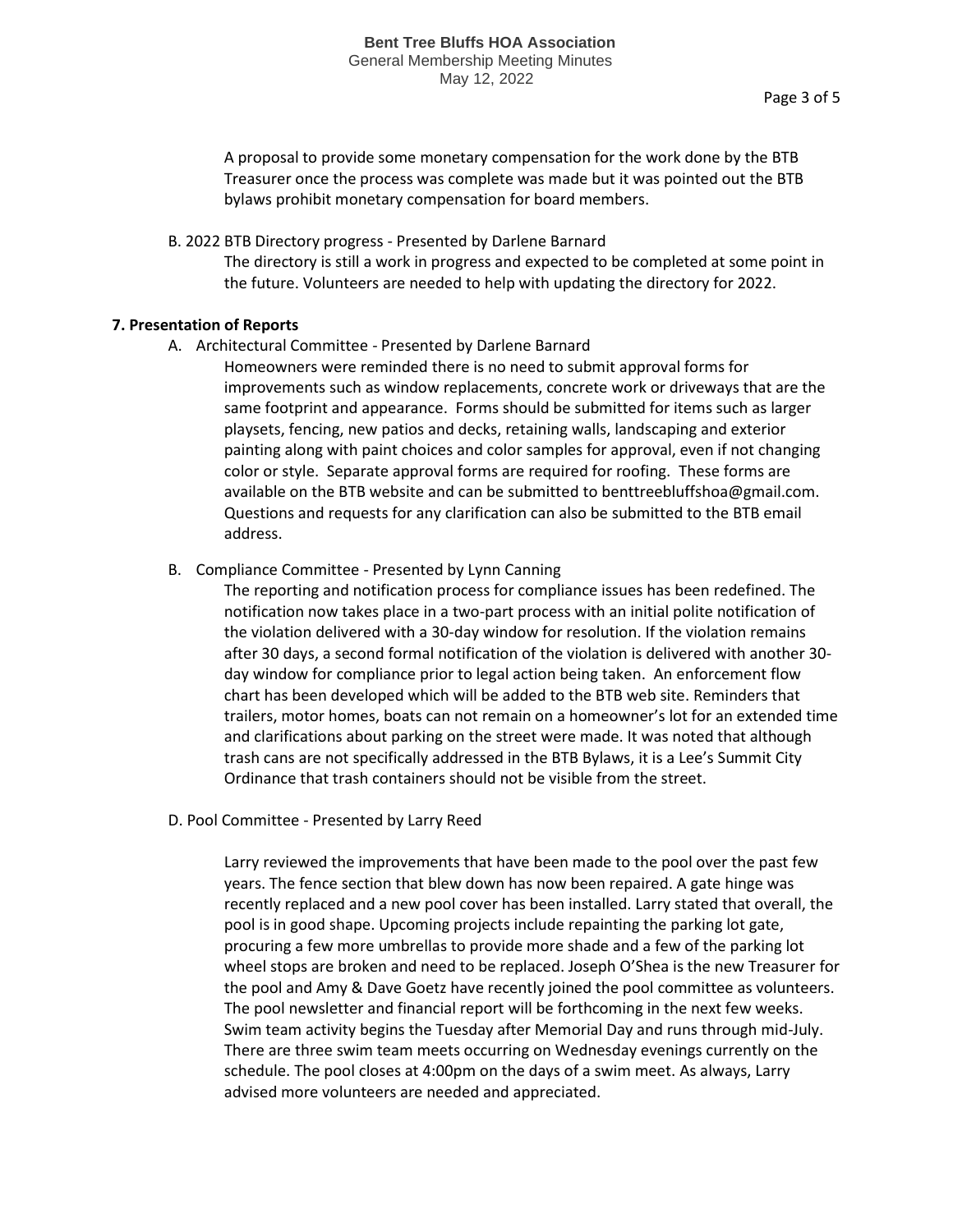May 12, 2022

# E. Improvements Committee - Presented by Bryan Rahn

The improvement committee and trail committee were reorganized this winter. The basketball goal at the pool has been secured to add increased stability and the tether ball is back up on Overbrook. The soccer goals are back up and nets should be installed in the next week or so. A three-hole disc golf course will be coming in the commons off Overbrook and should be completed in the next few weeks. A new bike rack in Overbrook commons off Overbrook and moving one of the picnic tables to make it more accessible or the possibility of adding another is being considered. Plans to better mark the access points to the BTB common ground areas are in progress. A BTB walking trail in the common ground continues to be evaluated along with exploring improving access to the Rock Island Trail. The County is encouraging adjoining neighborhoods to connect to the Rock Island Trail and there may be the possibility of an available grant. All suggestions are welcome and volunteers are always appreciated.

- F. Welcome Committee not present
- G. Pond Committee Presented by Darlene Barnard as Brian Hubert was not present The pond has been treated already this year with a new sprayer that makes the process much easier. The moss is a bit on the increase now with the increase in heat. Treatments will be ongoing as needed. Some of the limestone around the ponds is falling in. Suggesting BTB rent a small backhoe, lift the pond facing portion of the stone and put an actual bag of Quickrete under the ones that are really bad. This will eventually harden (in the bag) and raise the sinking limestone up. Signage needs to be updated to eliminate the catch and release statement. Fish population is up. They are starting to stunt due to overpopulation. We need to encourage people to keep the fish to eat or put in a garden or we will see another pond turnover and potential fish kill.
- H. Garage Sale Committee not present
- I. Social Committee Presented by Alyssa Reyland as

 Erin Christensen & Maggie Reyland were not present There are several activities and plans in place for 2022. Food trucks are currently scheduled to visit the neighborhood June  $30<sup>th</sup>$ , July 28<sup>th</sup> and August 4<sup>th</sup>. They will set up on Overbrook. Additional details will be posted to the BTB Facebook page. There could be more food truck days depending on turnout. A Summer Slam Block Party is planned for June  $25<sup>th</sup>$ . The tentative location for the event is the BTB pool parking lot. Food, ice cream, activities, including kid's activities and lawn games are being developed. Plans for a Fall Fest are also underway. A call for additional volunteers was made

# **8. Round table discussions**

A. Some concern was expressed regarding pool access fobs sometimes disappearing when homes are sold in the neighborhood with the previous owners forgetting to leave the fob with the new owner or simply losing the fobs leaving the new owners forced to pay for a replacement fob. Angela advised that when she is made aware of this occurrence, she actually contacts the previous owner requesting return of the fobs or payment for a replacement when this occurs. Angie had been doing this before she resigned.